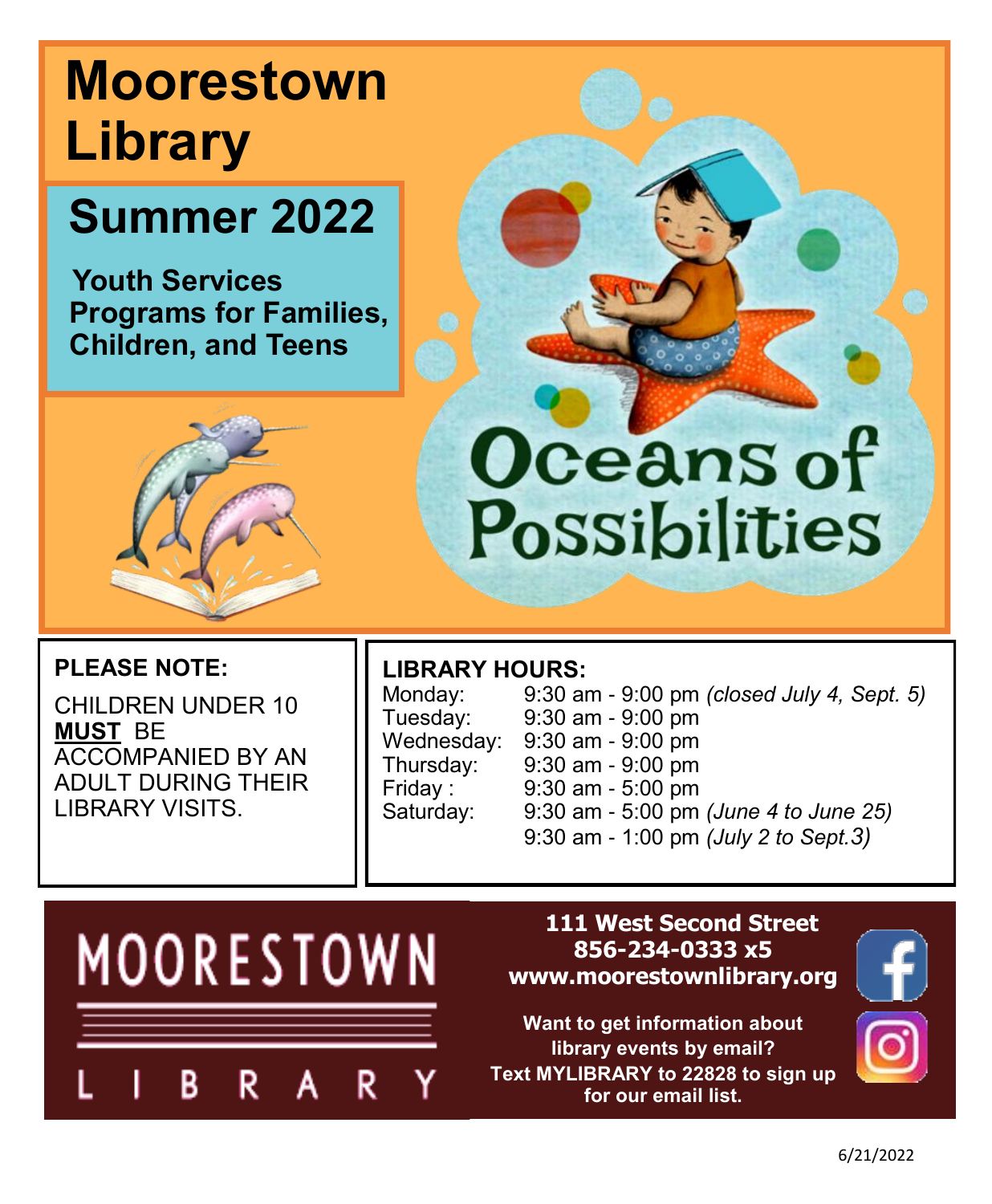## **Children's Summer Reading Program**



## **Preschool Summer Reading Game (June 20 – August 27)**

Preschool age children are invited to participate in the Preschool Summer Reading Game. Pick up your activity sheets beginning June 20 or register online at [www.moorestownlibrary.org/kids/](http://www.moorestownlibrary.org/kids/) and click on the "Summer Reading" button.

#### **New Readers Summer Reading Program (June 20 – August 27)**

Children entering kindergarten and first grade may participate in the New Readers Summer Reading Game. Pick up your reading log beginning June 20 or register online at [www.moorestownlibrary.org/](http://www.moorestownlibrary.org/kids/) [kids/](http://www.moorestownlibrary.org/kids/) and click on the "Summer Reading" button.

## **Children's Summer Reading Program (June 20 – August 27)**

Children entering grades 2-6 may join the Children's Summer Reading Program online with ReadSquared. Read 5 books to win candy, 10 books for a \$10 Barnes & Noble gift card, and 20 books for another \$10 Barnes & Noble gift card. If have a ReadSquared account you do not need to create another, just enroll in the Children's Summer Reading program when you log in. To learn how to create a ReadSquared account and register, go to [www.moorestownlibrary.org/kids/](http://www.moorestownlibrary.org/kids/) and click on the "Summer Reading" button.



## **BONUS PRIZE PROGAM! (June 20 – August 27)**

Students entering grades 2-6 can report on books in person to a teen volunteer and earn tickets to enter in a weekly raffle. You will receive one ticket for each book you report on. You may report on up to 5 books per day. Each Monday morning we will announce a new raffle winner. Winners will receive a \$20 Barnes & Noble gift card!

Summer Reading is for EVERYONE! The library is committed to providing a positive experience for every child. If your child has special needs, please contact Miss Jen at 234-0333 x 5 or  $\frac{\text{Idunne}}{\text{Qmoorestown}}$  binds about how we can tailor the program to suit your child's needs.

> Please pick up gift card prizes on or before September 10, 2022. **Sponsored by the Friends of the Moorestown Library**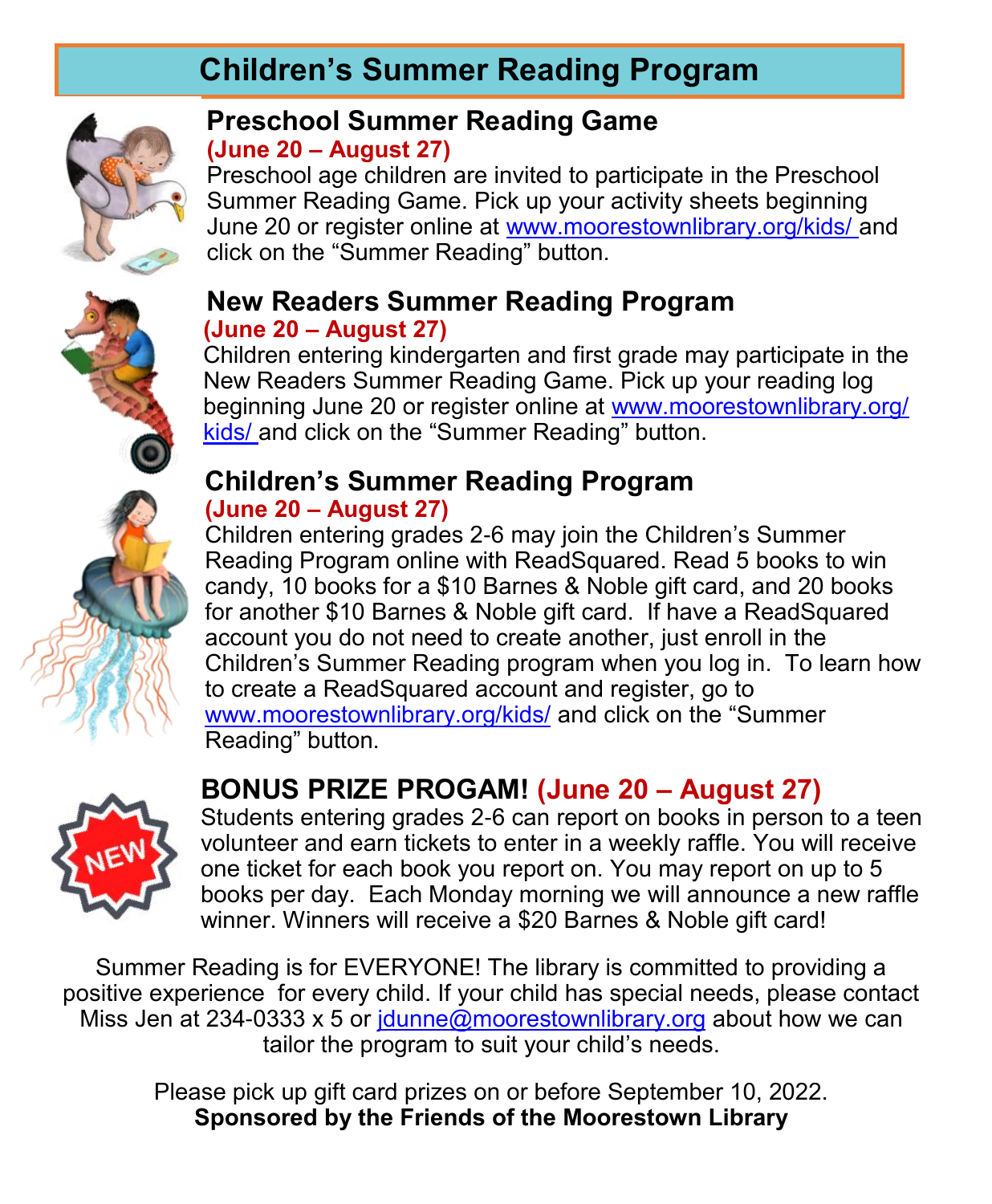## **Summer Read Kick-Off! For children of all ages, no registration required.**

## **Brian Richards - Dive into Books**

*Friday, June 24 at 1:30pm*

The ocean is full of possibilities and so is the library Come and meet Sando The Pelican, who has a great appetite for seafood and an even greater appetite for books. You'll be on the edge of your seat as you see amazing tricks that will make you laugh with joy. The program will be held outside on the 2nd Street lawn next to Town Hall as weather permits, otherwise in Meeting



Room A&B. **Sponsored by the Friends of the Moorestown Library.**

## **Super Fun Fridays!**

**For children of all ages, no registration required.**

## **Talewise: Pirates Lost at Sea!**

#### *Friday, July 8 at 1:30 pm*

Ahoy there, Matey! Set sail with us on a thrilling action-packed adventure about a crew of quirky pirates marooned on a desert island. With mutiny and high-tide looming, they must rescue their salty captain and find a way to repair their ship before all hope is lost … at sea! Don't miss your chance to experience this interactive nautical tale — with a refreshing splash of science!





## **Adventure Aquarium: Oceans of Possibilities!**

#### *Friday, July 15 at 1:30 pm*

The ocean is a wonderful and mysterious place. In this program, students will learn about oceanic wildlife and how scientists are able to study the world's largest and most diverse habitat!

## **Classroom Adventure Stories: Oceans of Adventure!**

#### *Friday, July 22 at 1:30 pm*

Storyteller Don Dougherty will take us on an unforgettable under-the-sea adventure! We'll all board a pink, whale-shaped submarine -- the S.S. Verne. Once aboard, Captain Flartlebartle will steer us through many adventures and introduce us to an ocean full of possibilities. It's not just a story -- it's an ADVENTURE!! Registration is not required, but you can sign up in advance to hear your child's name included in the story. **Visit** 

[www.moorestownlibrary.org/events/](http://www.moorestownlibrary.org/events/) **to register, or arrive a little early to share your name with Mr. Don.**

All Friday programs will be held outside on the 2nd Street lawn next to Town Hall as weather permits, otherwise in Meeting Room A&B. **Sponsored by the Friends of the Moorestown Library.**



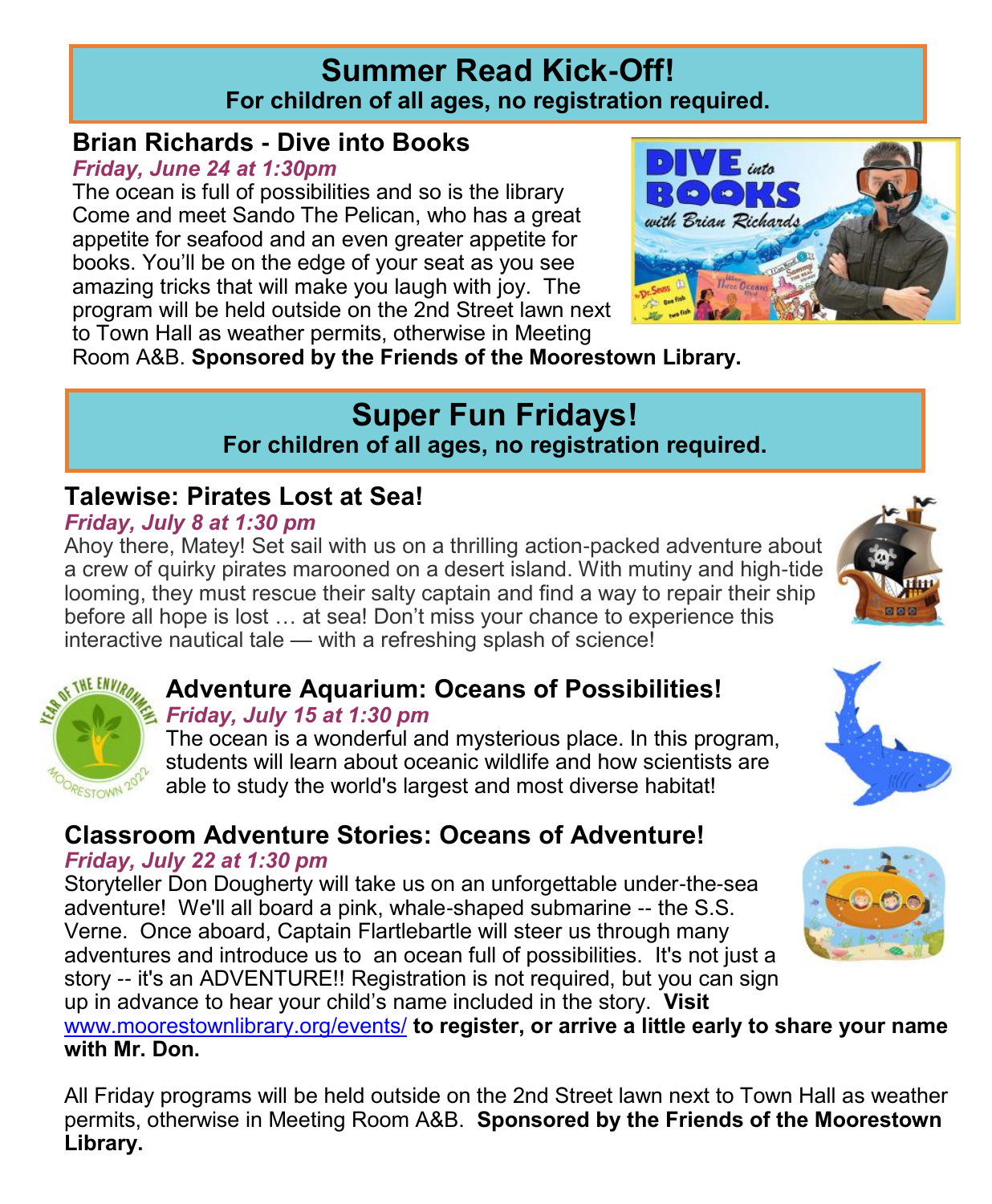## **Weekly Events (No registration required.)**

### **Outdoor Story Time Bonanza (for all ages)**

**Mondays at 10:00 am, Tuesdays at 10:00 am & 2:30 pm, Thursdays at 10:00 am May 31 to June 17**

Enjoy stories, rhymes, and songs in the great outdoors, then pick up a craft to make at home. Held on the library patio as weather permits, otherwise, we will need to cancel. All crafts available while supplies last. **Sponsored by the Friends of the Moorestown Library.**



**Baby Time (for children 0-2)** *No registration required.*

**Mondays at 10:00 am (***Indoors***): July 11 to August 15**



**Toddler Time (for children 2-4)** *No registration required***. Mondays at 10:45 am (***Indoors***): July 11 to August 15**



**Story Time (for children 3+).** *No registration required***.**

**Tuesdays at 10:00 am (***Indoors***) and 1:30 pm (***Outdoors as weather permits, otherwise indoors***): July 5 to August 16 Thursdays at 10:00 am (***Indoors***): July 7 to August 18** 

Enjoy stories, rhymes, and songs, then pick up a craft to make at home or in the library. All crafts available while supplies last. Story Times held indoors will be in Meeting Room A&B. **Sponsored by the Friends of the Moorestown Library.**



#### **Outdoor Move 'n Groove Story Time (for children ages 2+) No registration required.**

**Wednesdays at 10:00 am : July 6 to August 17**

Let's move and groove and have fun with stories! This story time is geared toward toddlers, with an emphasis on songs and dancing. Wear comfortable clothing. This program will be held outdoors as weather permits, otherwise in Meeting Room A&B .

## **STEAM Time**

**Saturdays 9:30 am to 4:30 pm until June 25 Summer Hours: Saturdays, 9:30 am to 12:30 pm July 2 to Sept. 3**

Drop into the Story Time Room to play and create with our large-scale building set [Rigamajig](https://www.rigamajig.com/) and [Straws and Connectors.](http://strawsandconnectors.com/) *Straws and Connectors were donated by the Friends of the Moorestown Library. Rigamjig was donated by Sierra Trading Company.* 

## **Weekly Event (Registration required.)**

**Yoga Story Stretchers** (for children ages 5-10)

**\*Registration required. Visit** [www.moorestownlibrary.org/events/](http://www.moorestownlibrary.org/events/) **to register.**

#### **Wednesdays at 1:30 pm: July 13 to August 17**

Learn different yoga breathing and poses and listen to a great story. Please bring your own mat or beach towel, and water. Wear comfortable clothing. Held in Meeting Room A&B.

**\* Registration is required where noted. Register online ([www.moorestownlibrary.org/events/\)](http://www.moorestownlibrary.org/events/) by phone at 856-234-0333 x 5, or stop by the Children's Department any time.**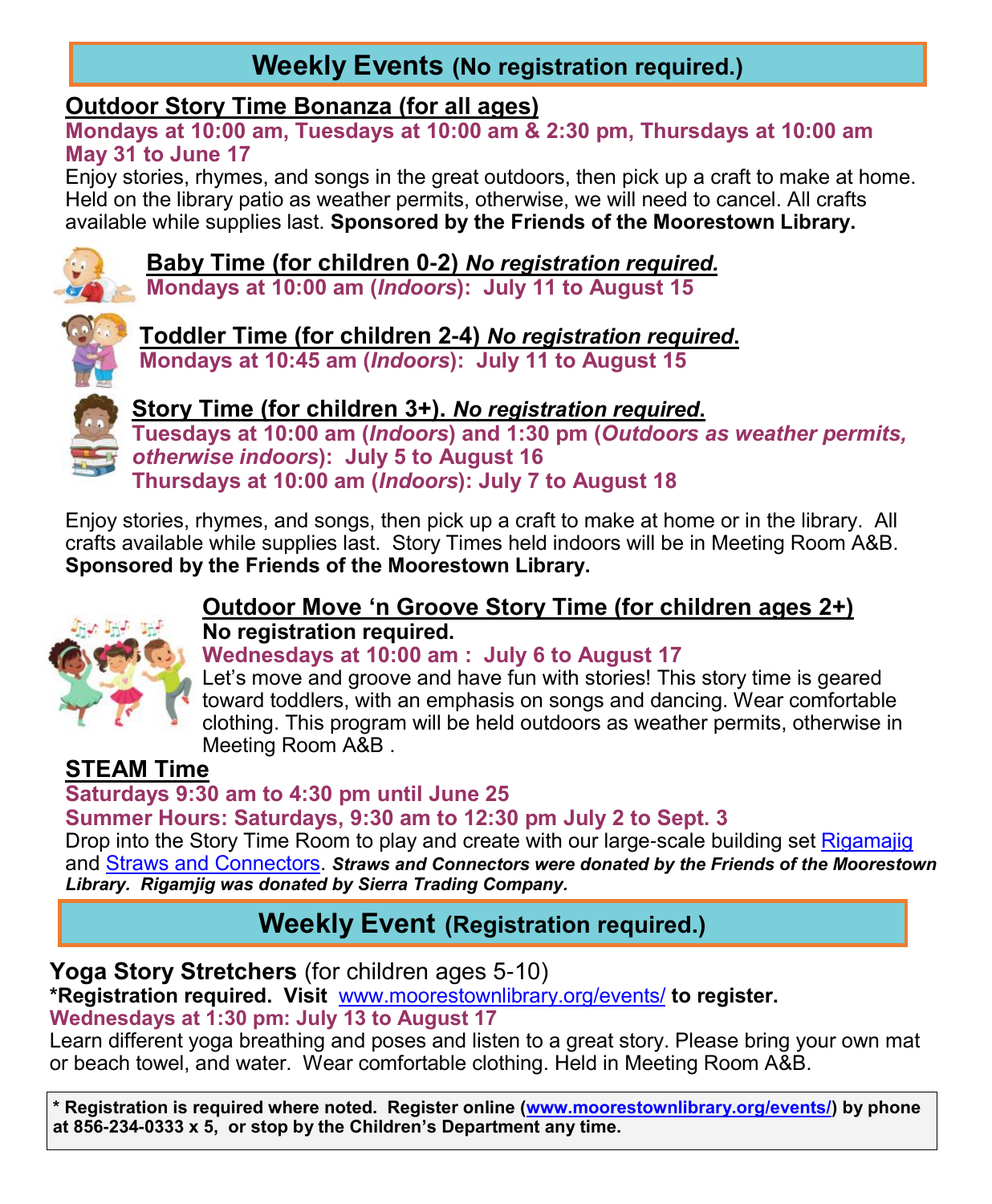## **Special Events**

#### **Star Wars Character Visit and Craft (for all ages) No registration required.**

**Saturday, June 11. Characters 10:00 am to 11:00 am. Craft while supplies last.** Meet Star Wars characters from the NJ 501st NER and Devaron Base Rebel Legion! You might see Darth Vader, Stormtroopers, Kylo Ren, Luke Skywalker, and Jawas. Take pictures with the troop and make a cool Star Wars craft to take home! **Sponsored by the Friends of the Moorestown Library.**



#### **Monday, June 20 at 1:30 pm**

Those honeybees buzzing around the flowers are working hard for YOU! Find out how honeybees live and why we need them for a healthy planet. Meet some Moorestown honeybees in person, safely behind glass!

Outdoors on the library patio as weather permits, otherwise in Meeting Room A&B. **Presented by Maria and Bob Esche, Friends Enrichment Program.**

## **Fantastic Fun Fish (for ages 4+)**

**\*Registration required.** 

**Visit** [www.moorestownlibrary.org/events/](http://www.moorestownlibrary.org/events/) **to register. Thursday, June 23 at 3:30 pm**

We'll have lots of scales, sequins, and eyes to glue to our puffy felt fish. Be ready

to get messy! Outdoors on the library patio as weather permits, otherwise in Meeting Room A&B. **Sponsored by the Friends of the Moorestown Library.**



#### **Worms, The Crawling Magicians (for grades K-5) \*Registration required.**

**Visit** [www.moorestownlibrary.org/events/](http://www.moorestownlibrary.org/events/) **to register. Saturday, June 25 at 10:00 am** 

Worms are magicians for soil! In this activity you will build an edible soil model, set up a worm observation jar to take home, and plant a flower using worm castings. Outdoors on the library patio as weather permits, otherwise in Meeting Room A&B. **Presented by Barbara Kreider, Friends Enrichment Program.**

## **Summer Sea Slime (for ages 5+)**

#### **\*Registration required.**

**Visit** [www.moorestownlibrary.org/events/](http://www.moorestownlibrary.org/events/) **to register. Thursday at 3:30 pm, July 14 or 28** 

It's a Summer Sea Slime party! We will be making glittery slime, so be ready to get messy! Please register for just one date. Outdoors on the library patio as weather permits, otherwise in Meeting Room A&B. **Sponsored by the Friends of the Moorestown Library.**

#### **Family Robotics (for families with children from preschool age to grade 3)**

**\*Registration required. Visit** [www.moorestownlibrary.org/events/](http://www.moorestownlibrary.org/events/) **to register.** *Wednesdays 7:00pm to 8:00pm: July 20, 27 and August 3*

Learn basic robotics and how to use Cubelets. Families can explore librarian-led challenges or just play and create. One set of Cubelets will be provided per family/ group. Held in Meeting Room B. **Sponsored by the Friends of the Moorestown Library.**









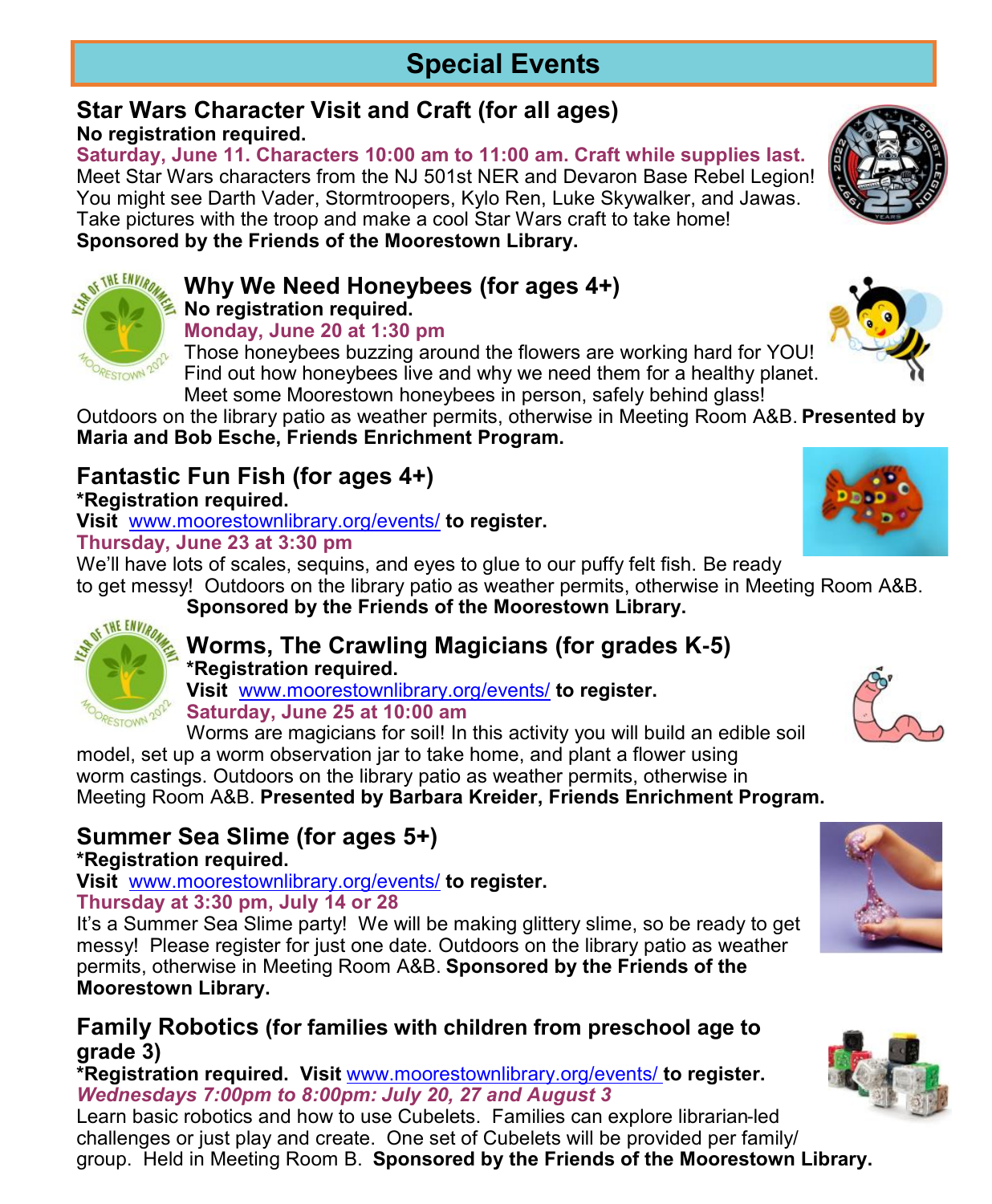## **More Special Events!**

**Baby and Me Meetup No registration required.**

**First Friday of the Month**

#### **June 3, July 1, August 5, and Sept. 2 at 10 am**

A casual meetup of parents and caregivers of small children. Bring your coffee, children, and conversation to the Youth Services room and enjoy!

## **2nd Street Market**

#### **No registration required.**

#### **Thursdays, June 9, July 14, and August 11 at 5:00 pm**

Join the librarians for children's activities at Moorestown's 2nd Street Market, located on the lawn across from the Library.



## **Read to a Therapy Dog**

**No registration required.**

#### **Saturday July 16 & August 13, 11:00 am to 12:00 pm**

Children are invited to read to a perfect listener, a therapy dog! Please come and read to Bindi in the Youth Services room.

## **Summer Rec Concert Series**

#### **No registration required.**

#### **Monday, June 20 at 6:30 pm on the lawn of the Community House**

Come cheer Miss Jen on as she shares some favorite stories with the crowd. Stick around afterwards to enjoy a great concert!

#### **Chess for Kids! (For students entering grades 3-6)**

**\*Registration required. Visit** [www.moorestownlibrary.org/events/](http://www.moorestownlibrary.org/events/) **to register.**

**Thursdays 2:00pm to 3:00pm July 7 & 21, August 4 & 18**

For chess beginners entering grades 3-6. Playing chess can help develop logical thinking and problem solving skills and increase concentration and memory. This program will introduce the names of the various chess pieces, explain the rules of movements on the board, and discuss basic rules and strategies for playing the game. Presented by teen volunteer Drew McCoy.

### **SJ Boys Read (For boys entering grades K-2)**

**\*Registration required. Visit** [www.moorestownlibrary.org/events/](http://www.moorestownlibrary.org/events/) **to register. Monday July 18, 7:00pm to 8:00pm**

SJ Boys Read will be having a read-aloud of "Pirate Stew" by Neil Gaiman with games and prizes related to the books. If you have any questions, please email siboysread2018@gmail.com.



#### **1,000 Books Before Kindergarten Celebration**

**\*Registration required. Visit** [www.moorestownlibrary.org/events/](http://www.moorestownlibrary.org/events/) **to register. Tuesday, September 6 at 5:30 pm**

You completed the 1,000 Books Before Kindergarten Challenge, and now you're about to start to Kindergarten. We want to celebrate your big accomplishment! Bring your family

for a party with pizza, cupcakes, and fun with stories. This event will be held outside on the library patio weather permitting, otherwise in Meeting Room A&B. Completed the challenge but can't make it to the event? Please register for the event and pick up your prize at the library beginning Tuesday, September 6. **Sponsored by Sean Fischel Connect.**

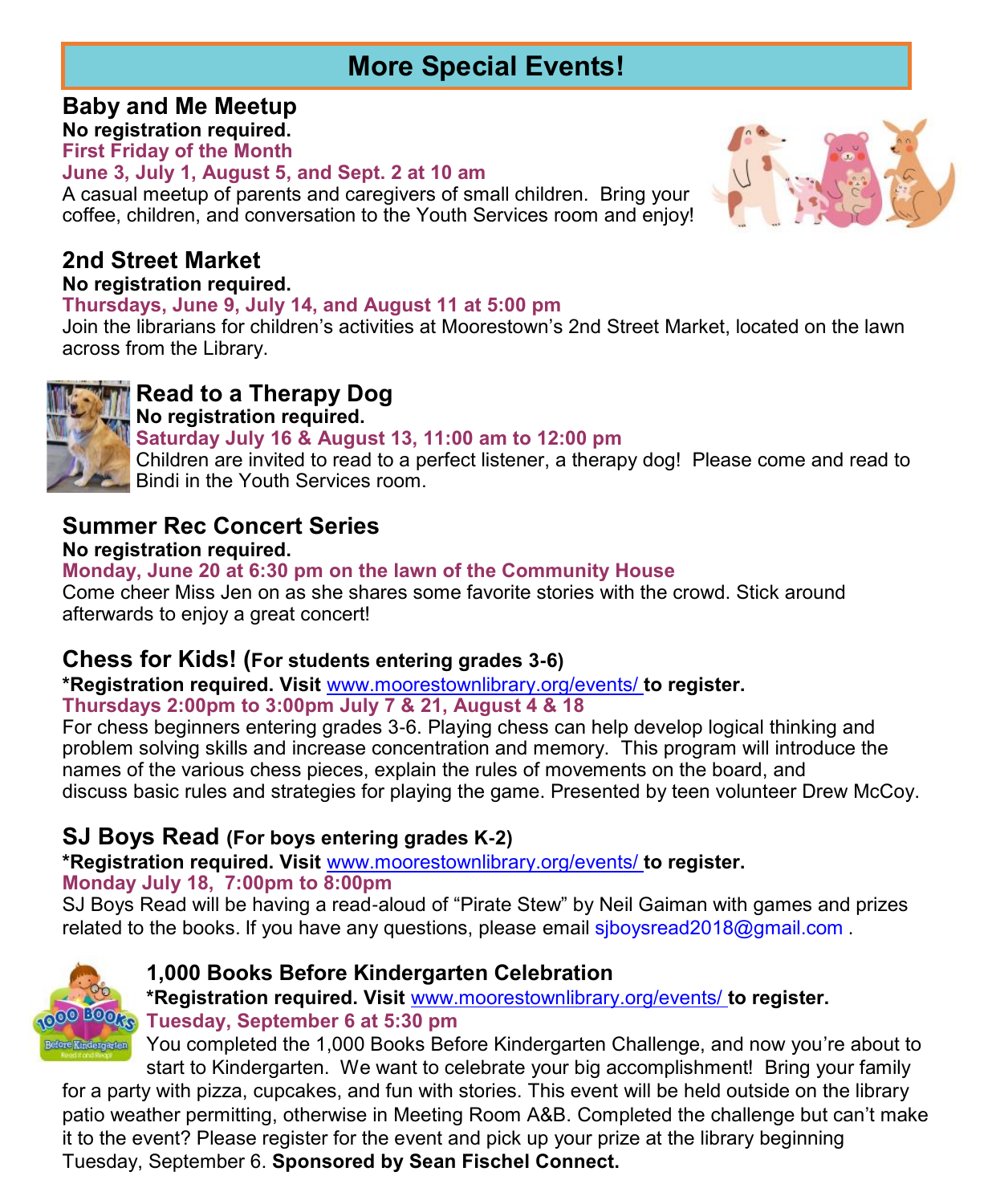## **Teen Summer Reading Program**

**For Teens entering grades 7 and up (June 20 - August 20)** 

Teens entering grades 7 and up can join the Teen Summer Reading Program online with ReadSquared. You'll earn candy and a book for reading your first 3 books. After that, you'll earn a \$5 Barnes & Noble gift card for reading 5 books and a \$10 Barnes & Noble gift card for reading 10 books. If have a ReadSquared account you do not need to create another, just enroll in the Teen Summer Reading program when you log in. To learn how to create a ReadSquared account and register, go to [www.moorestownlibrary.org/kids/](http://www.moorestownlibrary.org/kids/) and click on the "Summer Reading" button. Please pickup prizes on or before September 10, 2022. **Sponsored by the Friends of the Moorestown Library.**



## **Harry Potter 25th Anniversary Celebration!!!**



**Harry Potter Escape Room (for groups of 2-6 people ages 12+\*) \* Registration required; Visit** [www.moorestownlibrary.org/events/](http://www.moorestownlibrary.org/events/) **to register. July 18- August 4. Appointments are available on the hour, Monday through Thursday, 3:00 pm to 7:00 pm.** Test your puzzle skills and try to escape detention in Professor Vector's office! You have 30 minutes to solve the puzzles and make the Quidditch game. This event is held in the Computer Lab. Stop by the Youth Services Desk when you arrive to get started on your adventure. Only one person required for registration, you bring the group of 2-6 people. \**Children under 12 are welcome if accompanied by an adult.* **Sponsored by the Friends of the Moorestown Library.**

#### **Harry Potter Movie (for Muggles and Wizards of all ages) No registration required.**

**Thursday July 7, 6:00 pm to 8:30 pm**

Join us for a viewing of the first Harry Potter movie, *Harry Potter and the Sorcerer's Stone.* This event will be held in Meeting Room A&B.



#### **Harry Potter Diorama Contest No registration required.**



**Drop off July 1-23; Winner announced July 26; Pickup Dioramas by Sept. 3** Use your creativity, ingenuity, and Harry Potter knowledge to create a diorama for display in the library. Winner will receive a \$50 Barnes & Noble gift card. Diorama must be about a banker's box size (10x12x15) or smaller. Please put a title on the front. One entry per family. **A Moorestown library card is required** to enter the contest and will be collected at drop off. Visit throughout July and August to see all the magical creations! **Sponsored by the Friends of the Moorestown Library.**

\* Registration is required where noted. Register online ([www.moorestownlibrary.org/events/\)](http://www.moorestownlibrary.org/events/) by phone at 856-234-0333 x 5, or stop by the Children's Department any time.